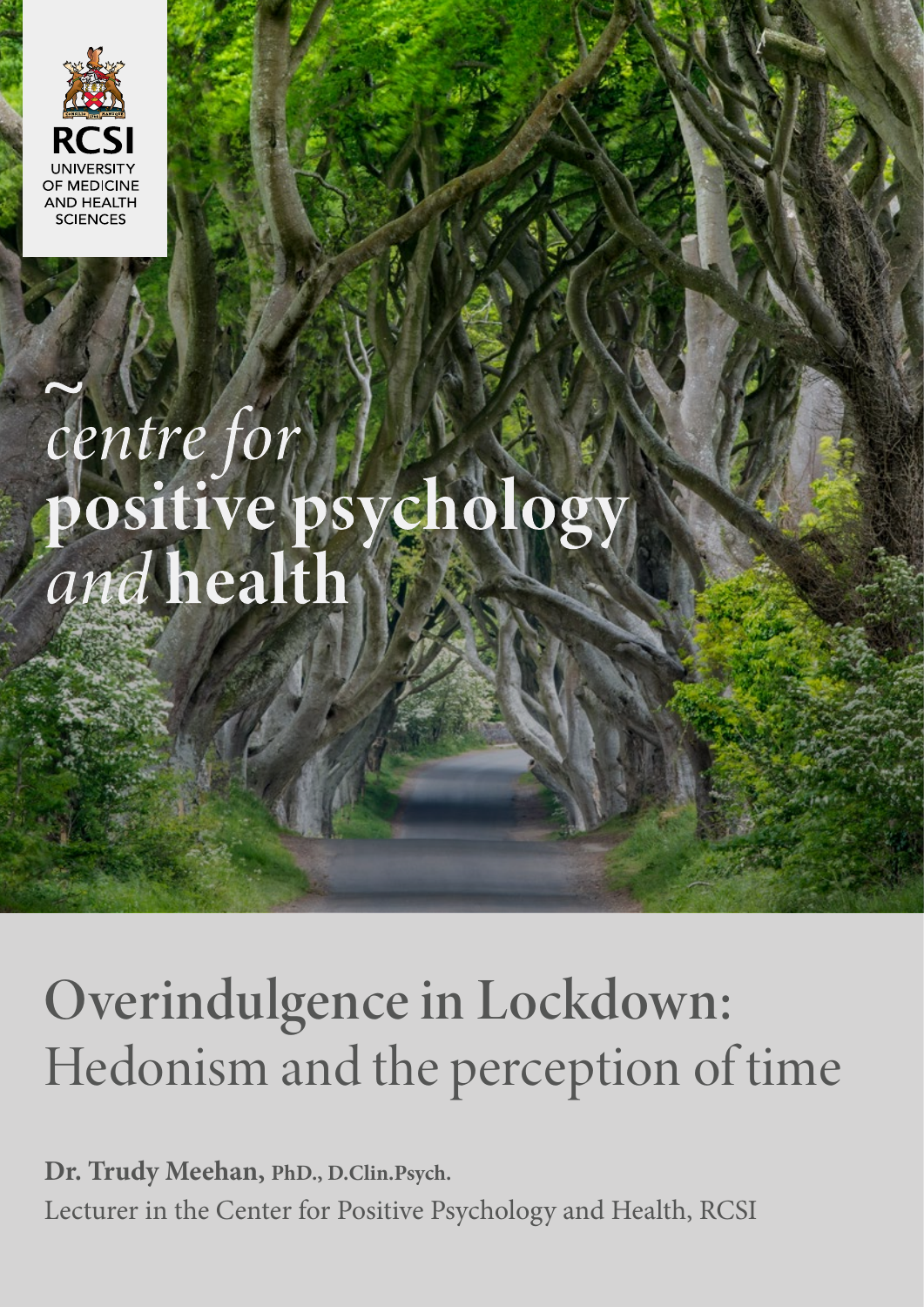#### **Overindulgence in Lockdown: Hedonism and the perception of time**

**Dr. Trudy Meehan, PhD., D.Clin.Psych.**  Lecturer in the Center for Positive Psychology and Health, RCSI3

**~** 

### Overindulgence in Lockdown: Hedonism and the perception of time

In our regular lives, we are slaves to the passing of time - the inevitable movement into the future, the daily routines, demands placed on us by work. Living with the new public health restrictions means that most of us will be experiencing significant departures from our routine. Time may go faster, with us seeming to get nothing productive done all day – the experience of many parents trying to work from home. Or time is crawling, days feeling endless, lonely even – the experience of some who have lost their jobs or many of our elderly who are cocooning. Whatever your situation, one thing is sure, the lockdown has considerably changed how we pass the time and altered how we think about the past, present, and future. Significantly, our control over how we use our time is severely restricted. Loss of control can negatively impact on our feeling of self-efficacy. Self-efficacy is our belief in our ability to influence events that affect our lives. The stronger our feeling of self-efficacy is, the more well-being we experience.

Psychologist Albert Bandura, now aged 93, reflected,

"without a resilient sense of efficacy, people are easily overwhelmed by adversities in their efforts to improve their lives and that of others"<sup>1</sup>.

So lockdown has taken a lot of our agency and impacted on how we experience time and routines. Many of us feel like we are overindulging in food, alcohol, watching series, gaming, or other things, as a way to cope with this loss of control. Is there anything we can do to reclaim some control, some sense of self-efficacy? Should we be trying to limit our overindulgence? Researchers in positive psychology have looked at the impact of how we experience and think about time. There are some helpful insights from their work that might prove useful in these strange times. *Time Perspective* - what time in our lives we focus on and how, can impact our psychological and physiological health<sup>2.</sup> Using the Zimbardo Time Perspective Inventory we can look at our own time perspectives..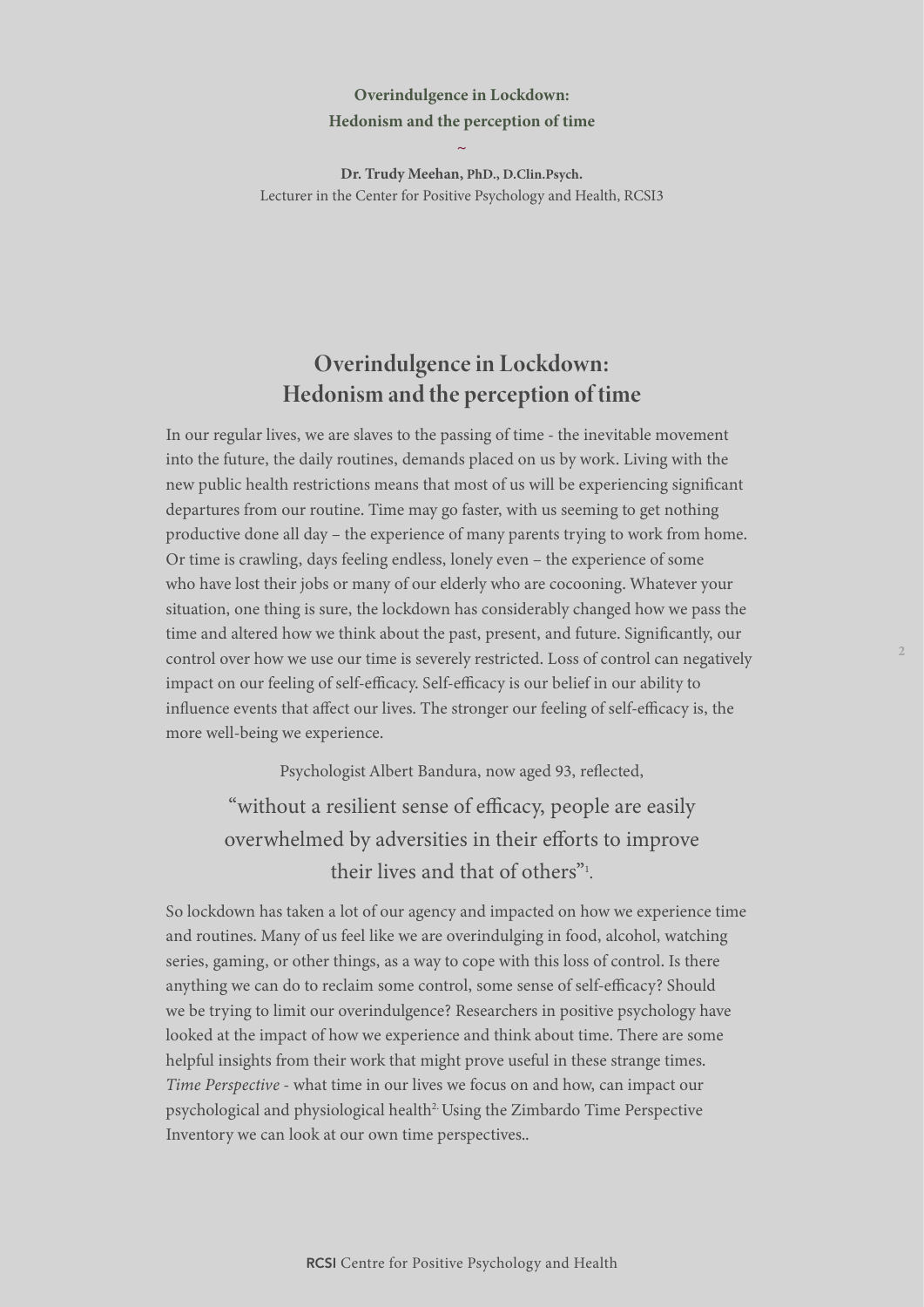#### RCSI Centre for Positive Psychology and Health

**Overindulgence in Lockdown: Hedonism and the perception of time ~** 

**Dr. Trudy Meehan, PhD., D.Clin.Psych.**  Lecturer in the Center for Positive Psychology and Health, RCSI3

#### Past, Present, Future – negative or positive

Do we spend most of the day thinking negatively about the past, or do we have enjoyable reminiscences? Are we dreaming and hoping for the future? Have we allowed worries in the present moment, and are we catastrophizing the future? Do we focus on the present and enjoy the moment? Or do we feel dread and immobilized in our current experience?

Various time perspectives are adaptive and helpful in different circumstances. Time perspective research gives us some ideas about what might be useful in the current lockdown situation, particularly concerning our tendency to overindulge.

#### Future Positive

There is a link between future-orientation and well-being . People who use the time in the present moment to think about and prepare for the future tend to report higher levels of global life satisfaction . Focusing on the positive future in this lockdown situation will increase feelings of life satisfaction, optimism, hope, and self-efficacy. There's an activity called *[The Best Possible Self Diary](https://ggia.berkeley.edu/practice/best_possible_self)* that can help us structure our thinking around our future positive self. Research has demonstrated that this exercise is beneficial for helping us tap into a future positive time perspective. It is also an effective happiness boosting activity<sup>5</sup>.

#### Present Positive

Having a positive take on the present will obviously be good for us. Psychologists Zimbardo and Boyd<sup>6</sup> took this one step further and suggested that focusing on the present with a hedonistic framework could be beneficial in the short term. Like all things hedonistic – this approach is both good and bad. In a lockdown scenario, it's an adaptive strategy. It helps us enjoy the present and takes our mind off the future. When we see it as adaptive, we can understand why so many of us have been overindulging. It allows us to have understanding and compassion for ourselves. If we feel shame over our lack of willpower, we should let it go. However, we need to remember certain dangers of hedonism – addiction, ill health, obesity, disappointment with lack of achievement in the future, and depression. Knowing that a present hedonistic time perspective is one we are likely to fall into during a lockdown, and knowing it has certain dangers, what can we do? We can start to recognize it and be mindful when we overindulge. We can label the behavior and then address it. We can acknowledge that it is adaptive and comforting, and then find ways to be present positive in a hedonist but not self-defeating way . We can focus on the pleasures we have in the present, and try to limit worrying about the future. We can try to let go of control and the need for predictability. We can try to let go of the need for consistency and routine. We can steal moments of calm through mindfulness. We can enjoy small sensual pleasures. Using the idea of *[savoring](https://greatergood.berkeley.edu/article/item/10_steps_to_savoring_the_good_things_in_life)* (intensely feeling joy and appreciating the experience of feeling pleasure), we can do this in moderation.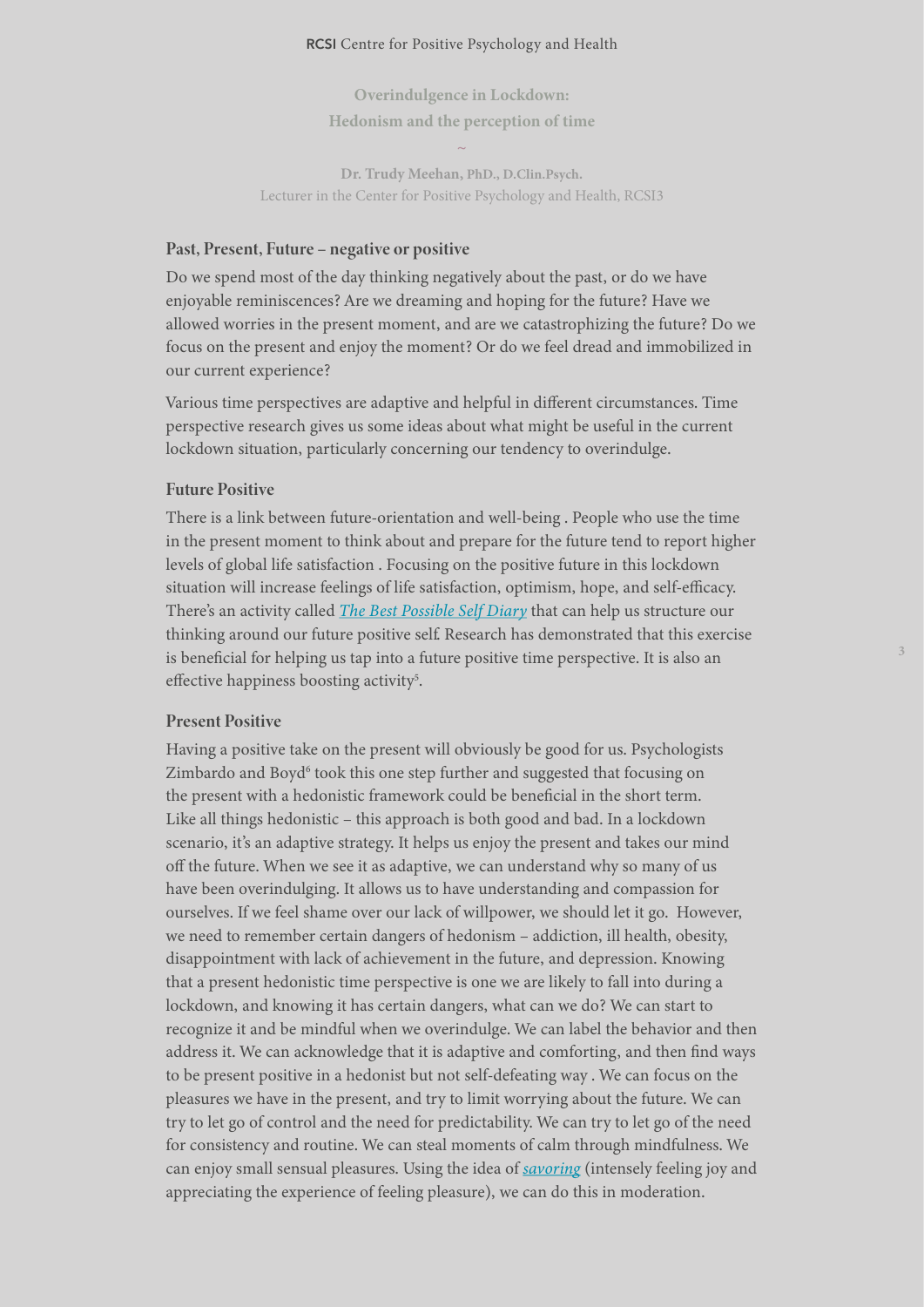#### RCSI Centre for Positive Psychology and Health

**Overindulgence in Lockdown: Hedonism and the perception of time** 

**~** 

**Dr. Trudy Meehan, PhD., D.Clin.Psych.**  Lecturer in the Center for Positive Psychology and Health, RCSI3

#### The Past

During the lockdown, the past can be our enemy. Most of us will have had the experience of losing a whole morning, or even entire days. We are left wondering where the time has passed and how we've managed to let time go by without achieving anything productive. Let it go – lockdown lends itself to slippages in time and failures in productivity. The lack of structure and routine will continually slip us up and slow us down. We will have many days where looking back on the very recent past will evoke feelings of shame and failure. Many of us are doing 'badly'; many of us are struggling. Looking back on lost hours or days will weigh us down with negative emotion, taint the present and weigh down our attempts to step toward our preferred future.

More globally, ruminating negatively about the distant past is definitely something to be avoided in lockdown. Past-negative thinking can leave us vulnerable to depressive thinking patterns. If you are at home and feel yourself starting to fixate on negative memories of the past, you can try a thought exercise that asks you to treat your thinking like a slide show. Use a slide show metaphor, and try to switch out slides of old negative memories with slides of positive moments from the present or imagined positive future realities. Conversely, those of us who are lucky enough to have a bank of positive memories to draw on have a fantastic resource available to us. We can pass the time reminiscing and reflecting on the past, and regard past achievements as indicators for a positive outcome in our future.

#### Lockdown and time keeps rushing past

Regardless of how we perceive the passing of time in lockdown, there is a lot of pressure, particularly on social media, to use this time productively. There are opportunities to be fantastic, but also a lot of opportunities to feel like a failure.

Another pressure lockdown presents is that of an unknown and scary future. If we have a fatalistic view of the future, we are more likely to engage in self-destructive behaviours in the present. We could fall prey to negative thoughts about the future. If we fail to hold onto hope, we risk getting stuck in a present hedonistic behavior pattern that will hinder our future selves.

Time perception research suggests that we should be compassionate to ourselves right now, and put efforts to better ourselves into the future positive part of our lives. Set goals for our best self and imagine that happening in the future. We should lay the groundwork now if we can, but don't pressurize ourselves. It reminds us not to expect too much of ourselves in the present moment. We should be present positive, even allowing ourselves to be a very tiny bit hedonistic. In our present day-to-day moments, savour small pleasures, look for moments of play and novelty, let go of routine where we can. Let go of failures and don't ruminate on them, connect, and try to find small slivers of joy in the present moment.